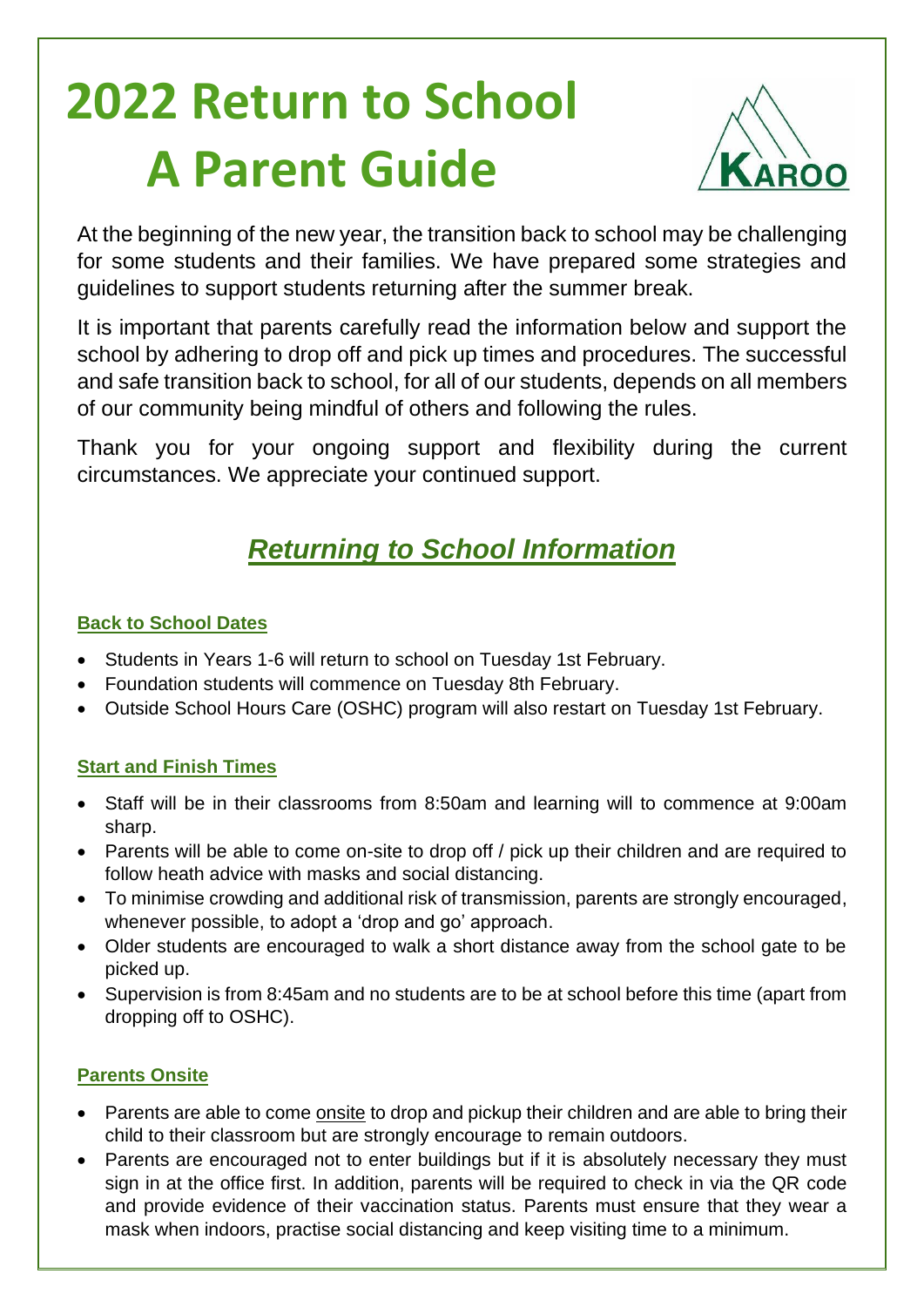#### **Mask Wearing**

- Face masks are mandated for students in Year 3-6 when they are indoors. Please name your child's mask. It is important that students understand the correct procedures for wearing a facemask. Refer to the link below for further information: <https://www.coronavirus.vic.gov.au/face-masks>
- Face masks are recommended for students in Foundation, Year 1 and Year 2 when indoors. If your child is bringing a mask, please ensure it is named.
- All parents/ carers and other adults who are on site must adhere to mask wearing when indoors.

#### **Late Arrivals/ Early Departures**

• For late arrivals after 9.20am, or early pickups before 3:00pm, please come to the office first as per normal procedures.

#### **Onsite Learning**

- All students are expected to attend school onsite unless quarantining as a close household contact/ or Covid-19 positive case. DET guidelines state that schools are not expected to provide Remote Learning when parents elect to keep their children at home and this will be recorded as an absence.
- Students who have medical conditions may be exempt from learning onsite and arrangements can be made after consultation with the Principal or Assistant Principal and a medical professional.

#### **Ventilation**

- To minimise the risk of infection, classroom ventilation will be maximised by keeping windows and doors open.
- The department has provided air purifiers, which have been installed around the school in high risk areas as an added safety measure.

#### **Other Classroom Covid-19 Safe Practices**

- Hand sanitiser will be provided for all classrooms, and students will be regularly reminded to wash and sanitise their hands.
- Teachers will provide opportunities for students to access outdoor learning spaces where possible, and outdoor breaks will be provided during the day. Please ensure your child has sunscreen and a hat from the first day of school.
- To support the health and wellbeing of all students and staff, our school will continue an enhanced daily cleaning routine particularly in high touch areas.
- All students must bring their own drink bottle to school and will be able to fill them up at drink taps if required.